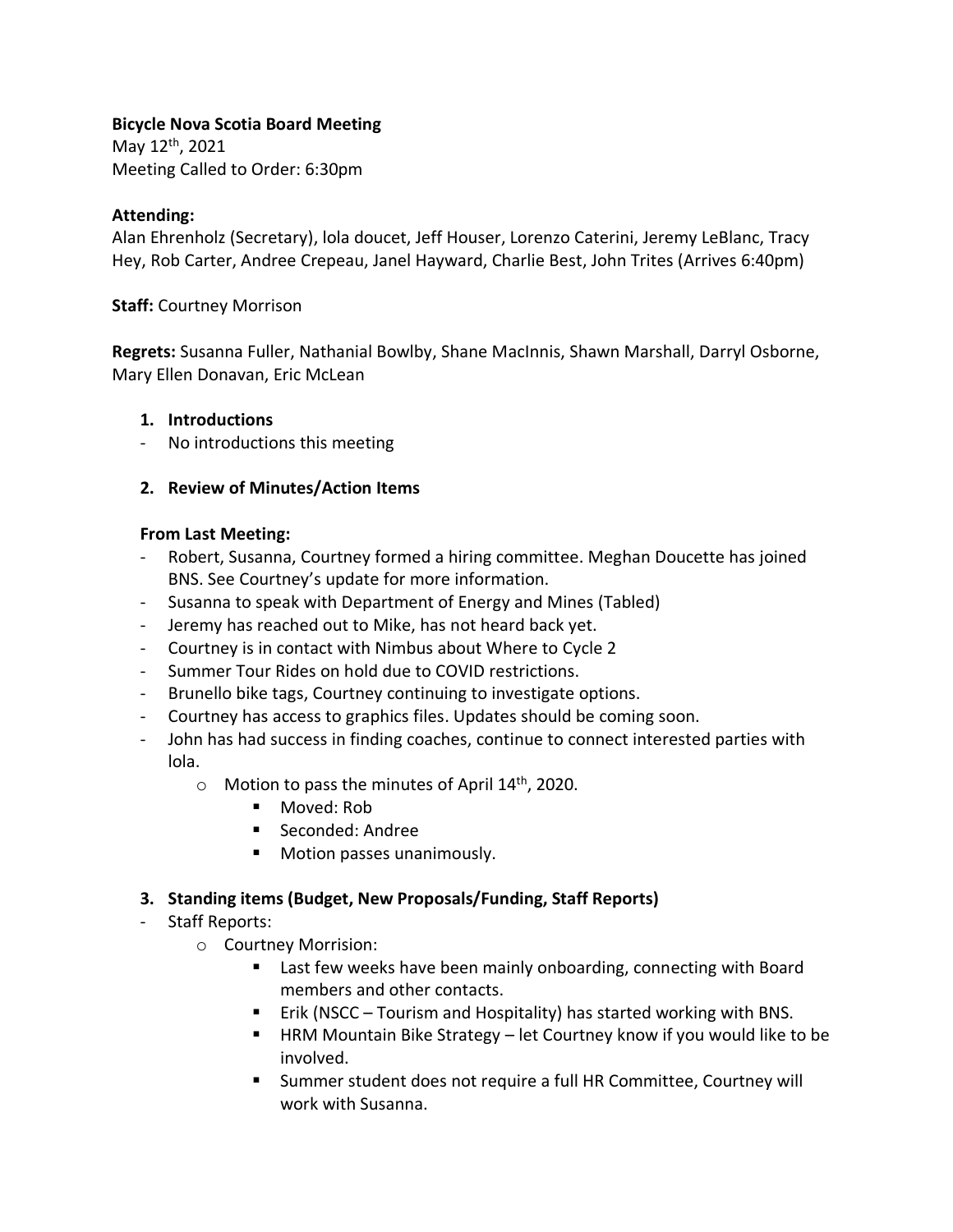# **4. Mik'maq Trail Building Initiative**

- There is a desire for more trail development/building in Mik'maq communities.
- There is a chance for connectivity with BNS goals.
- Alison, lola interested in being involved.
	- o **Janel to connect with lola, Alison after the meeting.**

# **5. Sustainable Development Goals Act Consultation**

- Replaces EGSPA (Environmental Goals and Sustainable Prosperity Act)
- Active Transportation funding is under several different portfolios at the provincial level. The goal would be to propose new/aggressive targets and link this to a request for funding to assist in meeting them.
	- o **Susanna, Alison, Courtney, Janel to connect, share contact.**

# **6. Brunello – Next Steps**

- Trail system is pretty much ready to go. A few items to take care of before the trails can open:
	- o Signage, rating, etc.
- Need to determine a contact with Brunello moving forward.
	- o Most likely the new manager
- Need to form a committee to assist with trail management.
	- o Looking at between 3-6 people
	- o Tracy interested in being involved.

## **7. Sector Updates (red flags, important issues)**

- Social Media Campaign Follow Up
	- o Tabled

## **8. Short items/Voting items:**

- HR Committee Next Steps
	- o Janel, Susanna, Mary Ellen, Shane to form committee.
- Strategic Planning Next Steps
	- o Tabled
- Spider Lake/Lemont Lake
	- o Desire to have this be bike only.
	- o Looking into whether a development plan is required.
	- o Alison is working on the GIS map to take to HRM.

Meeting Adjourns at 7:15pm

# **Future Bicycle Nova Scotia Board Meeting Dates Wednesdays @ 6:30 pm**